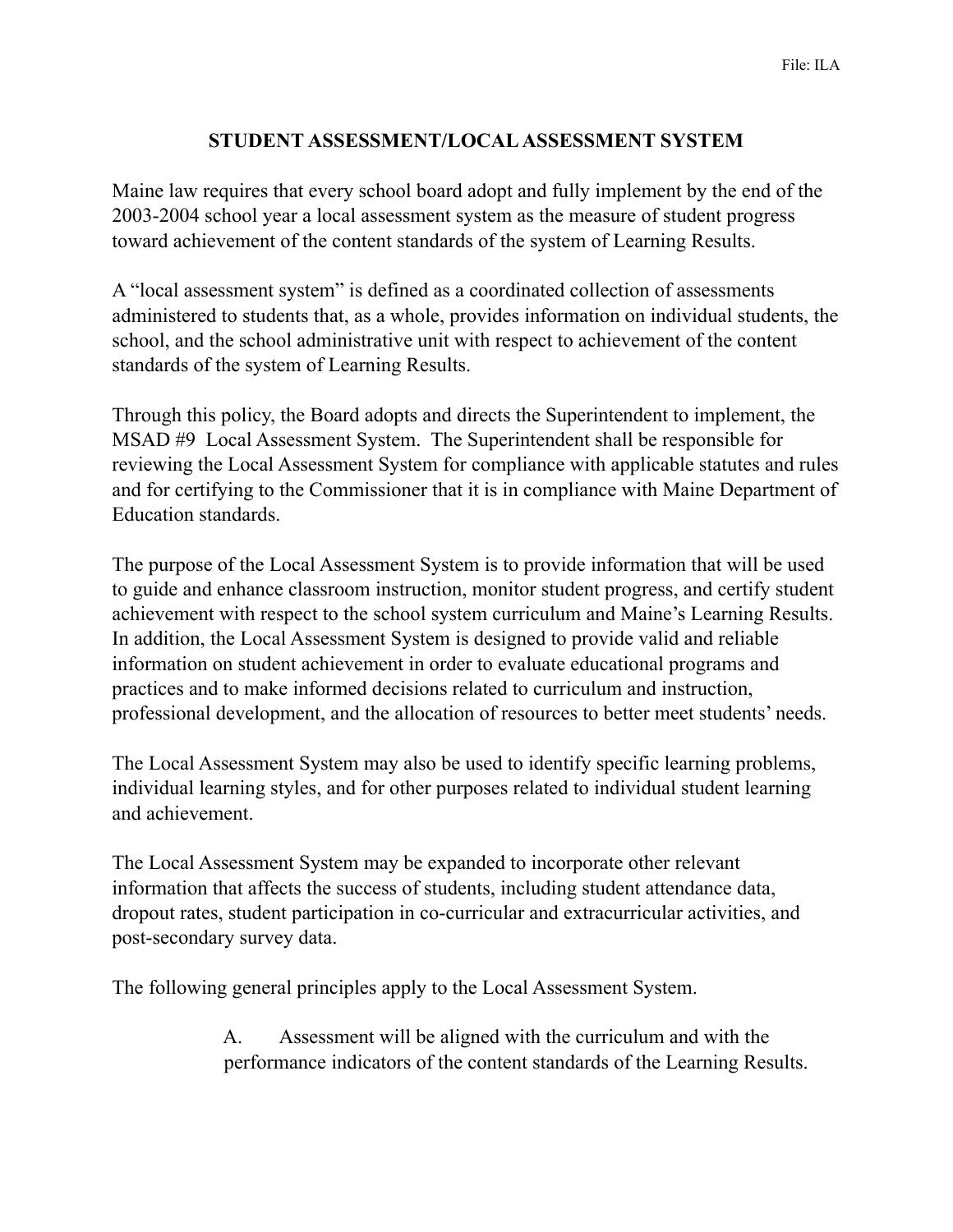B. The Local Assessment System will use multiple measures of student learning for each grade span (K-4, 5-8, and 9-12). The assessment measures should be developmentally appropriate for the age span.

 C. The System is intended to provide for a fair and equitable opportunity for students to demonstrate knowledge and understanding.

 D. The System will include at a minimum classroom, school, school administrative unit, and state levels of assessment. Regional and commercially produced tests may be used, but commercially produced tests may not carry a majority of the weight in determining student performance.

 E. Neither the Maine Educational Assessment (MEA) nor a commercially produced test may be the only measure of student achievement.

 F. Effort shall be made to see that testing contributes to the learning process rather than detracts from it.

 G. Accommodations may be made in an assessment based on the needs of a student as established in the student's Individualized Education Plan or Section 504 plan.

The Superintendent, through the Assistant Superintendent and Curriculum Coordinating Committee, will be responsible for the design of the Local Assessment System. The Board expects that there will be input from teachers and administrators in the development and refinement of the System.

The Board recognizes that teachers and school administrators will be primarily responsible for administering assessments and for collecting, organizing, and interpreting information. School personnel should be appropriately trained to develop, use, and adapt assessment data.

The Superintendent will be responsible for ensuring that provisions are made for review and analysis of information obtained through the Local Assessment System and for appropriate instructional intervention when individual students or groups of students fail to achieve performance standards.